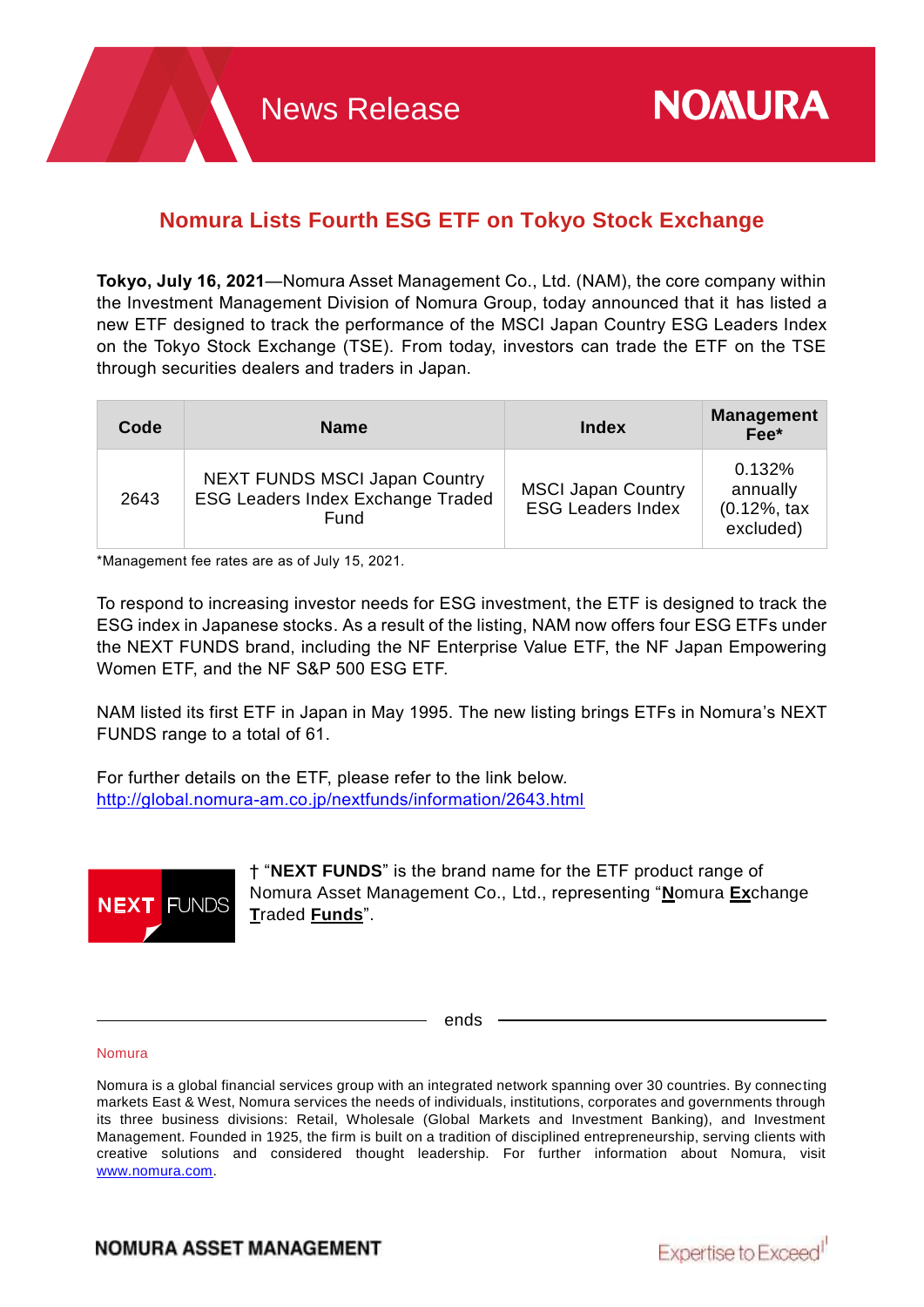# **Disclaimer of "MSCI"**

This fund is not sponsored, endorsed, sold or promoted by MSCI Inc. ("MSCI"), any of its affiliates, any of its information providers or any other third party involved in, or related to, compiling, computing or creating any MSCI index (collectively, the "MSCI parties"). The MSCI indexes are the exclusive property of MSCI. MSCI and the MSCI index names are service mark(s) of MSCI or its affiliates and have been licensed for use for certain purposes by Nomura Asset Management co., ltd. None of the MSCI parties makes any representation or warranty, express or implied, to the issuer or owners of this fund or any other person or entity regarding the advisability of investing in funds generally or in this fund particularly or the ability of any MSCI index to track corresponding stock market performance. MSCI or its affiliates are the licensors of certain trademarks, service marks and trade names and of the MSCI indexes which are determined, composing and calculated by MSCI without regard to this fund or the issuer or owners of this fund or any other person or entity. None of the MSCI parties has any obligation to take the needs of the issuer or owners of this fund or any other person or entity into consideration in determining, composing or calculating the MSCI indexes. None of the MSCI parties is responsible for or has participated in the determination of the timing of, prices at, or quantities of this fund to be issued or in the determination or calculation of the equation by or the consideration into which this fund is redeemable. Further, none of the MSCI parties has any obligation or liability to the issuer or owners of this fund or any other person or entity in connection with the administration, marketing or offering of this fund.

Although MSCI shall obtain information for inclusion in or for use in the calculation of the MSCI indexes from sources that MSCI considers reliable, none of the MSCI parties warrants or guarantees the originality, accuracy and/or the completeness of any MSCI index or any data included therein. None of the MSCI parties makes any warranty, express or implied, as to results to be obtained by the issuer of the fund, owners of the fund, or any other person or entity, from the use of any MSCI index or any data included therein. None of the MSCI parties shall have any liability for any errors, omissions or interruptions of or in connection with any MSCI index or any data included therein. Further, none of the MSCI parties makes any express or implied warranties of any kind, and the MSCI parties hereby expressly disclaim all warranties of merchantability and fitness for a particular purpose, with respect to each MSCI index and any data included therein. Without limiting any of the foregoing, in no event shall any of the MSCI parties have any liability for any direct, indirect, special, punitive, consequential or any other damages (including lost profits) even if notified of the possibility of such damages.

# **Disclaimer of Nomura Asset Management**

The contents of this material are based on an English translation of a Japanese announcement made on June 29, 2021 by Nomura Asset Management Co., Ltd. Whilst every effort has been made to translate the Japanese document into English, the accuracy and correctness of this translation are not guaranteed, therefore please refer to the original Japanese document.

Please note that the information contained in this document is for reference purposes only and does not constitute an offer to sell or the solicitation of an offer to buy securities by Nomura Asset Management Co., Ltd. to any person in Japan and does not constitute a distribution, an offer to sell or the solicitation of an offer to buy any securities or provide any services in any jurisdiction in which such distribution or offer is not authorized.

Furthermore, none of the shares of the Fund have been or will be registered under the United States Securities Act of 1933, as amended ("1933 Act"), or under the securities laws of any state or political subdivision of the United States of America or any of its territories, possessions or other areas subject to its jurisdiction including the Commonwealth of Puerto Rico (the "United States"). The Fund has not been and will not be registered under the United States Investment Company Act of 1940, as amended, nor under any other US federal laws.

Accordingly, the information in this document is not made or directed to any person in the United States and under no circumstance shall the provision of the information on this document be deemed to constitute an offer of securities or an offer to provide any services to any person in the United States or to any U.S. Person as the term is defined under 1933 Act.

Furthermore, the information in this document is not made or directed to any person in the United Kingdom and under no circumstances shall the provision of the information in this document be deemed to constitute an offer of securities or an offer to provide any services to any person in the United Kingdom.

# **Disclosures required in Japan**

Registered Company Name: Nomura Asset Management Co., Ltd.

**NOMURA ASSET MANAGEMENT**